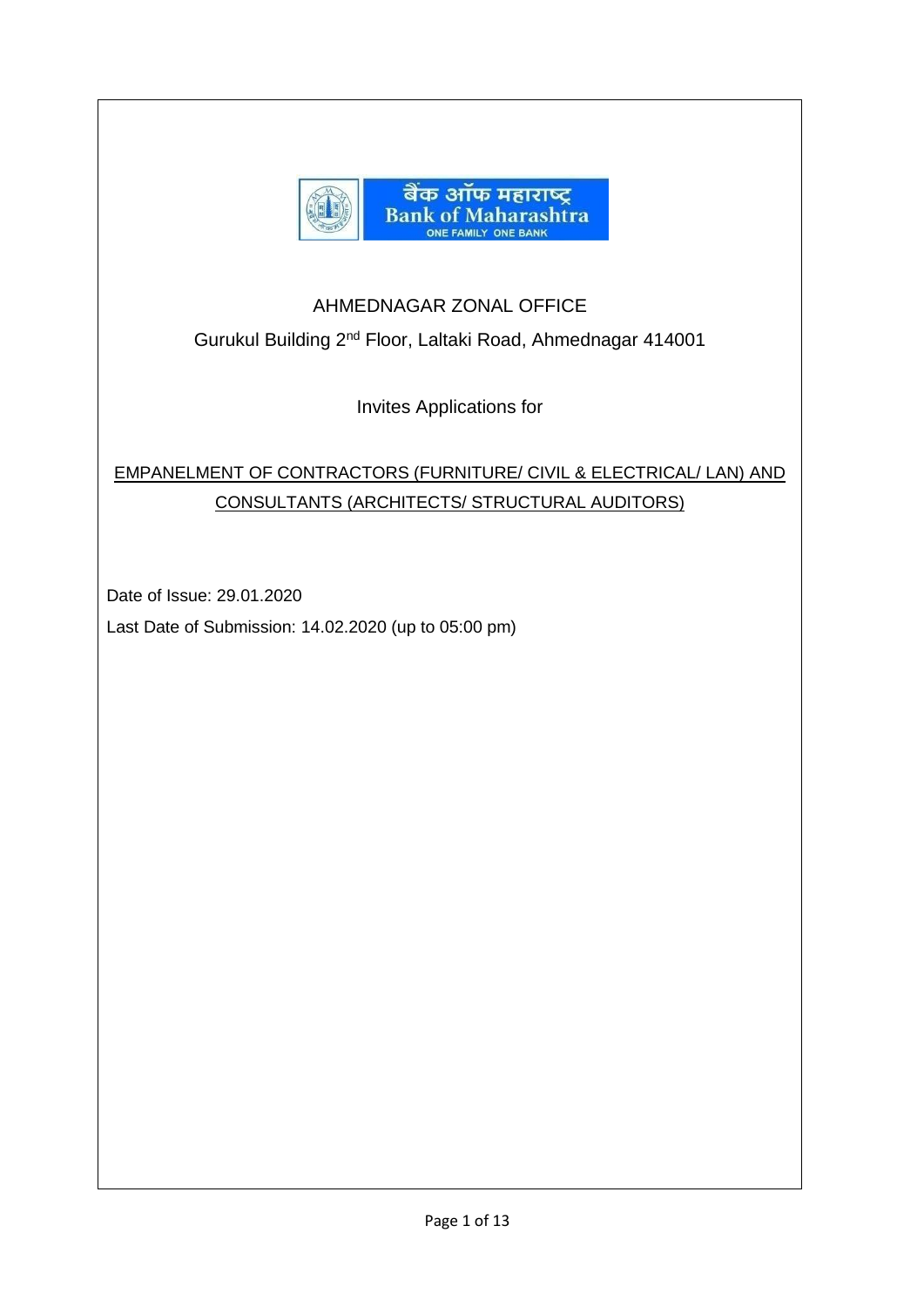

#### Page 1 of 12

### BANK OF MAHARASHTRA

#### Prequalification for Empanelment of Contractors / Consultants

Bank of Maharashtra proposes to empanel the Contractors/ Consultants for existing offices/ Branches in Ahmednagar Zone which covers the whole District of Ahmednagar, Maharashtra.

Bank would empanel Contractors/ Consultants for branches located in the District of Ahmednagar, Maharashtra. The works which are proposed in different locations in Ahmednagar, where Bank's Offices/premises are located and only those applicant who are capable of carrying out works in aforesaid locations only need to submit their application.

The empanelment will be applicable initially for the period of Two years from the date of empanelment. However, Bank has discretion to extend the empanelment period for further one year on same terms and conditions.

The Contractors/ Consultants satisfying the pre-qualification criteria will be empanelled for Ahmednagar Zone, subject to meeting their eligibility criteria.

Bank at its discretion shall verify the offices of the applicants. The Contractors/ Consultants are requested to furnish details regarding their Company, Organization Chart, Date of Incorporation, Number of employees, Experience etc. as indicated in the application format given in Bank's website.

The Contractors, who fulfil the above criteria, may download the application Form, from Bank of Maharashtra website [www.bankofmaharashtra.in](http://www.bankofmaharashtra.in/) under Notices - Tenders. The application forms duly completed in all respects giving the aforesaid information are required to be addressed to the officer as indicated below and should be enclosed in a sealed cover super scribing in the top left hand corner of the cover as "Application for Prequalification for Empanelment of Contractors / Consultants in Ahmednagar Zone" and to be submitted for the purpose on or before 14th Feb 2020 by 5:00 pm at the following address:

## The Zonal Manager, Bank of Maharashtra, Zonal Office, Gurukul Building 2<sup>nd</sup> Floor, Laltaki Road, Ahmednagar 414001

The sealed cover should necessarily be submitted at aforesaid address only. Bank reserves the right to reject any or all the applications without assigning any reasons thereto and to restrict the list to any number deemed suitable by it, if too many applications are received satisfying the basic pre-qualification criteria. Bank also has the right to reject all the applications and go in for readvertisement without assigning any reason thereto.

> **Zonal Manager Bank of Maharashtra Ahmednagar Zone**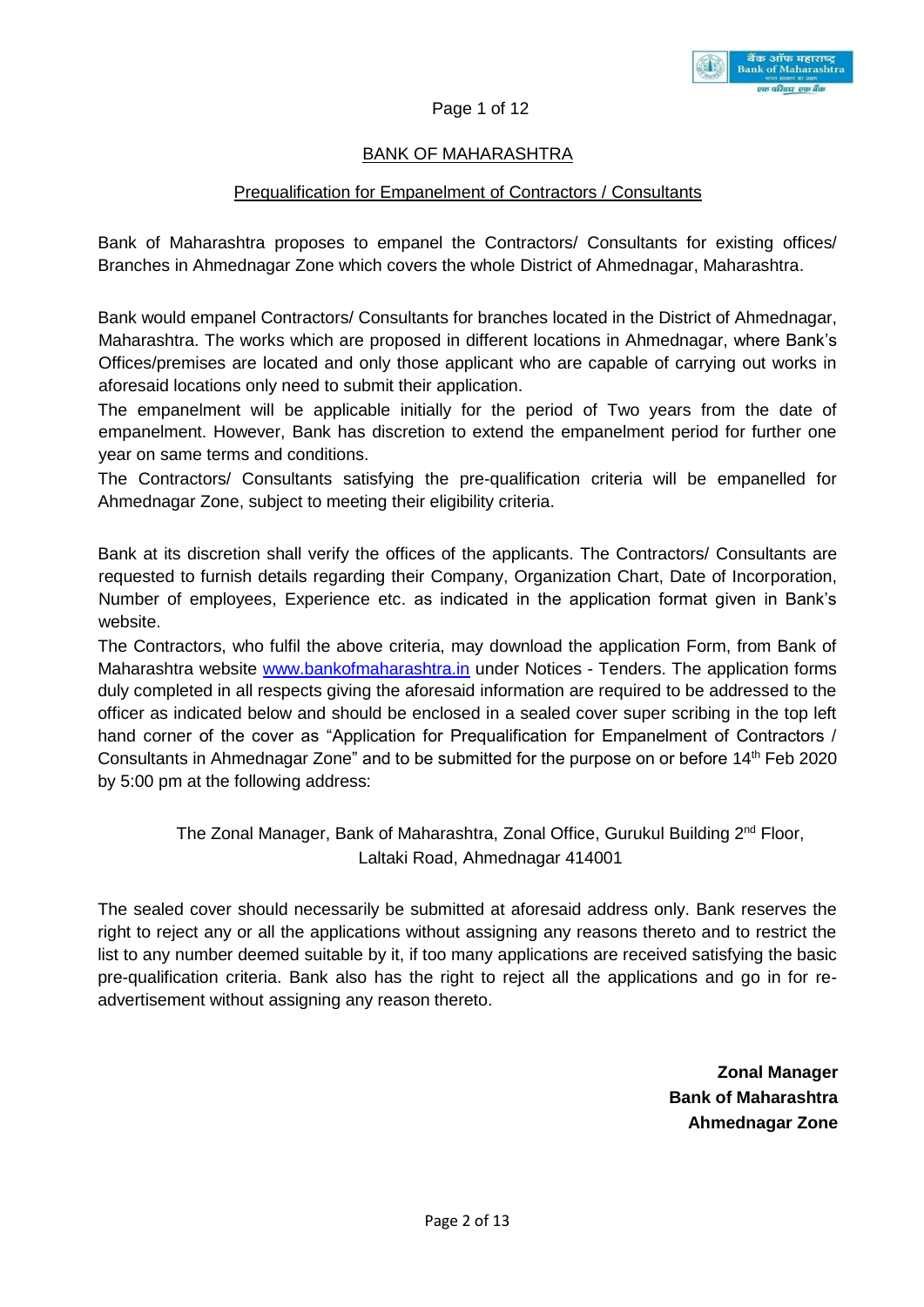#### TERMS AND CONDITIONS OF EMPANELMENT OF Contractors/ Consultants etc.

Bank of Maharashtra is in the process of Empanelment of Contractors (Furniture/ Civil & Repairs/ Electrical/ LAN) And Consultants (Architects/ Structural Auditors).

Application forms are invited for empanelment from reputed contractors & consultants having valid registration with CPWD/MES/PSUs/ Nationalized Banks/ Govt. Sector/State PWD, and reputed Private Institutions in appropriate class.

Contractors / Consultants shall apply for empanelment in prescribed format. The empanelment document is available on our website ["w](http://www.idrbt.ac.in/)ww.bankofmaharashtra.in" under notices Tenders. The interested applicant shall download the Tender and submit their application as per the eligibility. Applicant has to submit the application along with prescribed fee of Rs.500.00 which is nonrefundable. No hard copy will be issued in any case.

- 1. Intending contractors/ consultants are requested to furnish details about their firm, technical experience, competence and evidence of their financial standing as per enclosed Performa for considering their names for empanelment.
- 2. The contractors/ consultants should have minimum three years of experience in the respective field. The contractors applying for electrical works should have valid electrical licenses issued by electrical inspector or any Govt. authorized authority or Dept. / AP Transco in appropriate class / PWD/Railways/Electricity Board etc.
- 3. The contractors/ consultants who intend to apply for more than one category have to apply for each category separately using the same application form by paying requisite fee for each application which is non-refundable. The applicant shall note that the information relevant to the category under which they want to apply shall be applicable and same shall be filled correctly. Where ever information is not relevant to the category, shall be written as Not Applicable.
- 4. Bank of Maharashtra may approach the Contractor's/Architect's/ clients, corporations, organizations, etc. to verify their general reputation / competence/ credentials etc.
- 5. Selection of contractors will be based on the ability and competence required for good quality jobs to be performed by them.
- 6. Bank of Maharashtra reserves the right to accept or reject any application without assigning any reason.
- 7. The empanelment shall be made for a specific category. However, contractor empanelled in higher category shall be eligible for the works in the lower category also.
- 8. If the space provided in the Performa is insufficient for giving full details, the same may be given on a separate sheet of paper. Information furnished to Bank will be kept as strictly confidential.
- 9. Decision of Bank of Maharashtra regarding selection of contractors for empanelment will be final and binding and no further correspondence will be entertained. Contractors empanelled will be informed separately.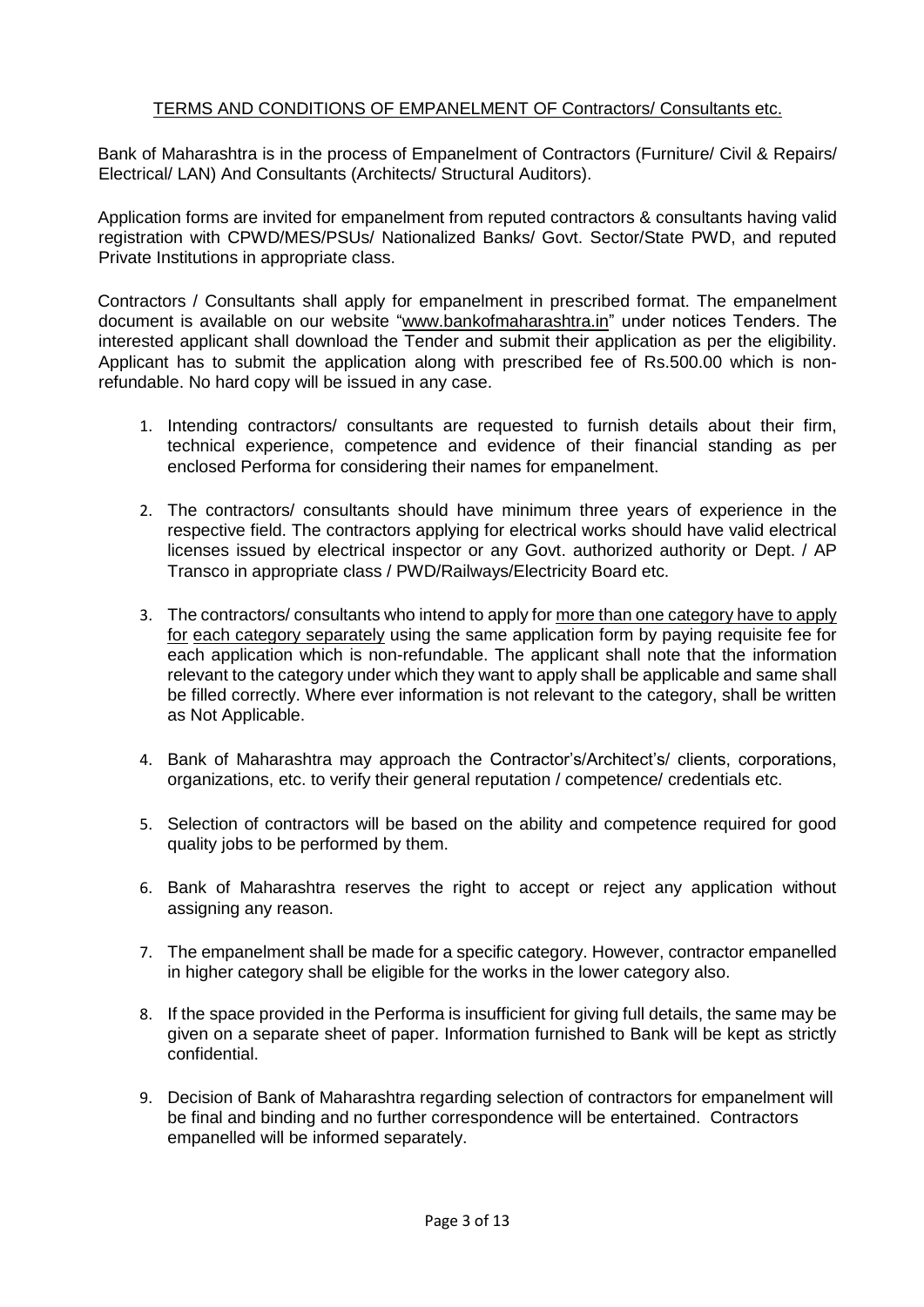- 10. Intending contractors/consultants are requested to read the Performa carefully before filling the particulars.
- 11. Incomplete applications will not be considered.
- 12. Information / details furnished by selected Contractors / Architects, if found to be false at any time in future or any information affecting empanelment is willingly / unwillingly withheld, if come to the notice of the Bank at any point of time, the empanelment of Contractors / Consultants can be cancelled immediately.
- 13. Wherever required, only certified copies should be submitted. The completion certificate shall be from main client only. Work order copy without completion certificate will not be considered as a proof of the completed work. The completion certificate submitted by subcontractor or obtained from Architect will be not be considered valid.
- 14. Cost of the application form is Rs.500.00 which is not refundable & to be paid by way of Demand Draft favouring "Bank of Maharashtra" payable at Ahmednagar.
- 15. Application form is not transferable.
- 16. Empanelment of the firm, if selected, will be valid only for 2 years and extendable further period of 01 year subject to satisfactory performance of the contractor/consultant.
- 17. The application shall be submitted strictly in the format as mentioned along with the supporting documents.
- 18. The application shall be signed by the person/s on behalf of the organization having necessary Authority/ Power of Attorney to do so. Each page of the application shall be signed as token of acceptance of the contents mentioned therein and copy of Power of Attorney / Memorandum of association (Wherever applicable) shall be furnished along with application.

Completed empanelment document shall reach this office by 5.00 pm on or before 14/02/2020 to the The Zonal Manager, Bank of Maharashtra, Zonal Office, Gurukul Building 2<sup>nd</sup> Floor, Laltaki Road, Ahmednagar 414001.

- 19. The application shall not be accepted by post / courier. Each application/form must accompany Demand Draft of Rs.500/- favouring Bank of Maharashtra and payable at Ahmednagar. The application form if not received within stipulated time will be summarily rejected.
- 20. It is desired that Contractors / Consultants must have office at Ahmednagar or a fullfledged branch office at Ahmednagar if its head/registered office is at somewhere else. Applicant shall submit necessary address of branch/office located at Ahmednagar. If Contractors doesn't have office/branch office at Ahmednagar, they shall provide undertaking that they will make necessary arrangements (men, material & technical staff) for execution of work, if any awarded.
- 21. The successful applicant/s will have to execute separate agreement with Bank & all the costs and applicable stamp duties will have to be borne by the applicant.
- 22. The successful applicant/s will have to submit Police Verification Certificate during execution of agreement with Bank.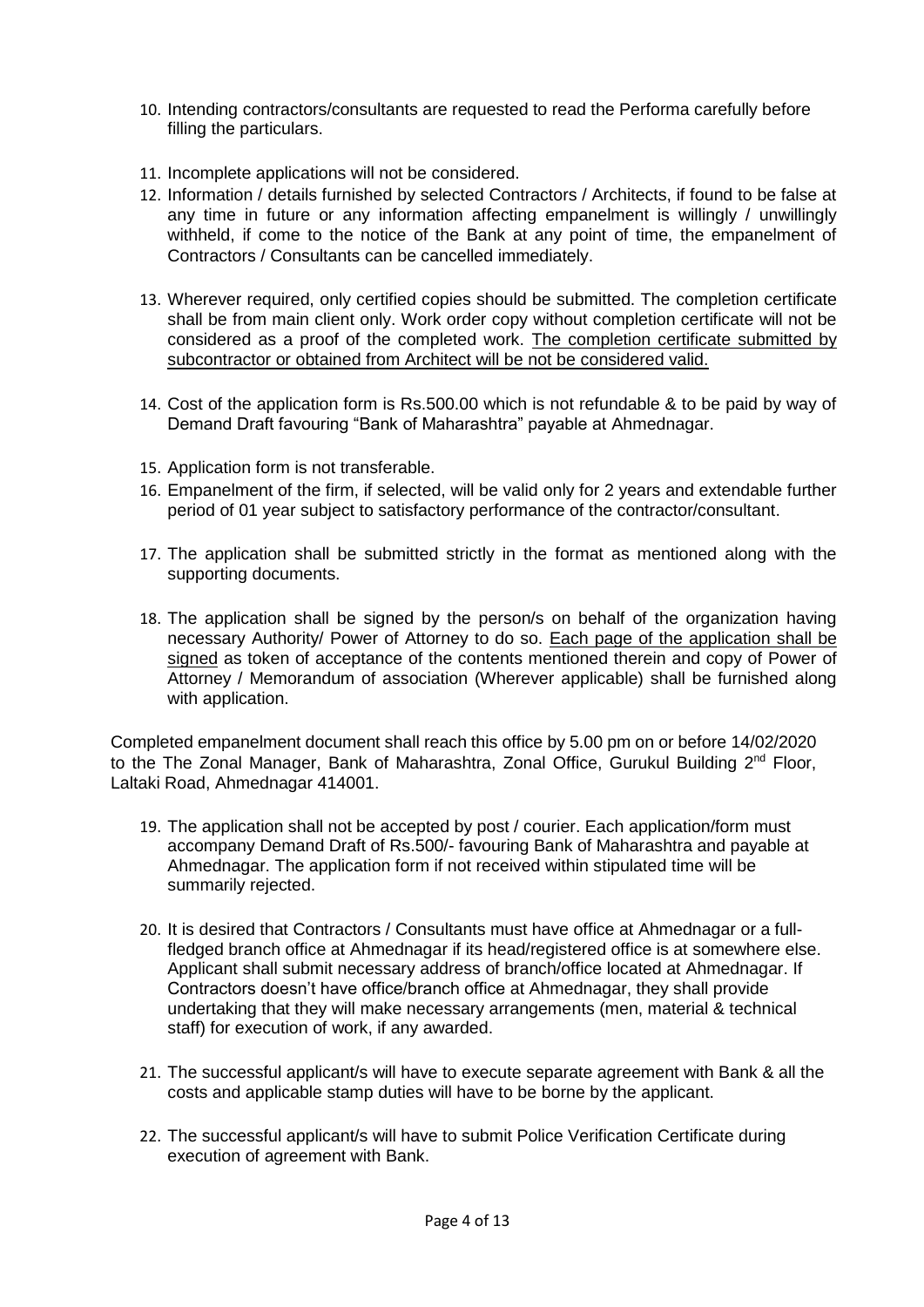#### BIO-DATA OF AGENCY

- 1. Name of the firm :
- 1 a) Address (Head Office) :

| Telephone No. |           |  |
|---------------|-----------|--|
|               | Office    |  |
|               | Residence |  |
|               | Mobile    |  |
|               | Fax       |  |
|               | E-Mail    |  |

1 b) Address (Local Office) :

|           | $\blacksquare$ |
|-----------|----------------|
| Office    | İ              |
| Residence | t              |
| Mobile    | ٠              |
| Fax       | I              |
| E-Mail    | ٠              |
|           |                |

- 2. a) Whether proprietary/partnership/ : Pvt. Ltd. / Public Ltd. (certificate of registration to be enclosed as Annexure-I).
- b) Name of the Proprietor, Partners, Directors
	- I)

II)

c) Year of establishment :

#### 3. Registration with Tax Authorities :

- i) Income-tax (PAN) No. :
- ii) G S T No. :
- iii) EPF Reg. No.  $\qquad \qquad$  :
- iv) ESI Reg. No. : : : :
- v) TIN / VAT No. :
- vi) WCT Reg. No. :

(copies of certificates of registration with relevant authorities to be enclosed as Annexure-IIA, II-B, II-C, II-D & II-E)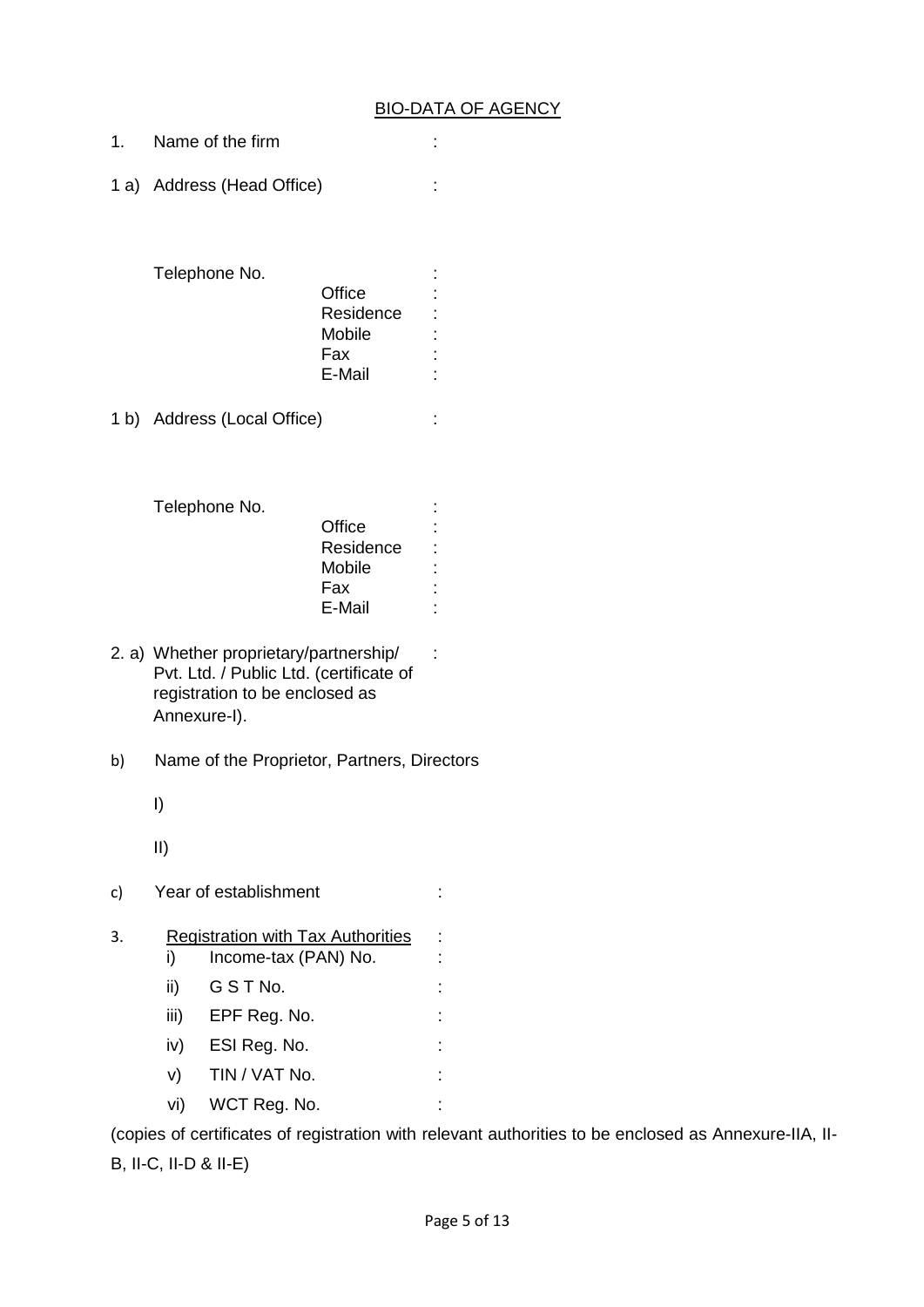4. Names of the Bankers with address & telephone numbers:

| Sr  | Name of the Bank | <b>Branch</b> | Since when   Contact |               |
|-----|------------------|---------------|----------------------|---------------|
| no. |                  |               | banking              | Person & Tel. |
|     |                  |               |                      | No.           |
|     |                  |               |                      |               |
|     |                  |               |                      |               |
|     |                  |               |                      |               |

5. Furnish copies of audited balance- : Enclosed / Not enclosed Sheet and Profit & Loss A/C for the last 3 years as Annexure-IV-A, IV-B & IV-C. 2016-17, 2017-18, 2018-19

6. Registration with Govt. / Public Sector / Banks (certificates of Registration to be enclosed as Annexure-V.

| Name of the Organization | Year since empanelled |
|--------------------------|-----------------------|
|                          |                       |
|                          |                       |
|                          |                       |
|                          |                       |
|                          |                       |

7. Give details if involved in litigation at present in similar type of contracts:

| Sr.<br>No. | Name<br>of<br>Project | Name<br>οf<br>Employer | Nature of<br>work | Work<br>order<br>dated | Date of<br>completion<br>of work | Value Rs. |
|------------|-----------------------|------------------------|-------------------|------------------------|----------------------------------|-----------|
|            |                       |                        |                   |                        |                                  |           |
|            |                       |                        |                   |                        |                                  |           |
|            |                       |                        |                   |                        |                                  |           |

- 8. Details of civil suit, if any, that arose : during execution of contract in the past 5 years.
- 9. Specify maximum value of single : value project executed during the last03 years.
- 10. Name & relation, if any, with the **staff : member of Bank of Maharashtra**. Please give his/her present posting & contact no.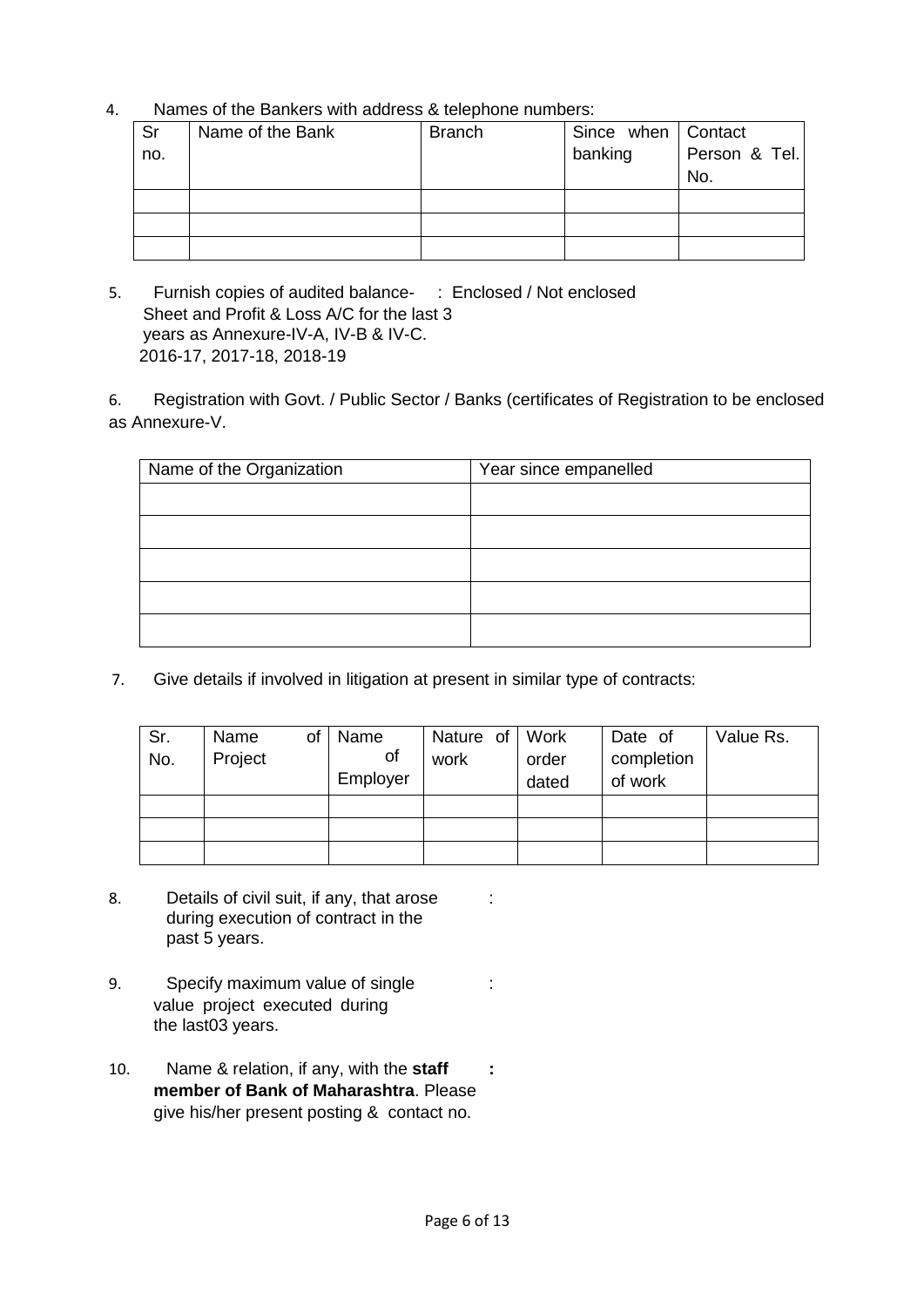| Type of | <b>Work</b>   | Nature     | Location | Value | Duration of work If work left |            |
|---------|---------------|------------|----------|-------|-------------------------------|------------|
| work    | executed for  | of work    |          | Rs.   | with date of<br>and           | incomplete |
|         | (name of the  | (in brief) |          |       | Commence                      | or         |
|         | Institution / |            |          |       | completion                    | terminated |
|         | Body)         |            |          |       |                               | give       |
|         |               |            |          |       |                               | reasons)   |
|         |               |            |          |       |                               |            |
|         |               |            |          |       |                               |            |
|         |               |            |          |       |                               |            |
|         |               |            |          |       |                               |            |
|         |               |            |          |       |                               |            |

11. Details of work executed during the last 3 years:

Note: Copies of work orders along with photocopies of relevant TDS certificate, satisfactory completion certificate obtained from the client shall be enclosed as Annexure VI. Please note that without the copies of certificates, your application is liable to be rejected. Please refer cl No.20 of Empanelment of contractors.

12. Details of work on hand (photo copies of performance certificate, work orders issued by valued clients, preferably Banks, Govt., Semi-Govt. Bodies should be enclosed as Annexure VII).

| Type | of |               | Work executed Nature          |        | of  |  |                | Location   Value Rs.   Duration   Present of |
|------|----|---------------|-------------------------------|--------|-----|--|----------------|----------------------------------------------|
| work |    |               | for (name of the $\vert$ work |        | (in |  | of work, stage |                                              |
|      |    | Institution / |                               | brief) |     |  | stipulate      | work                                         |
|      |    | Body)         |                               |        |     |  | d time         |                                              |
|      |    |               |                               |        |     |  |                |                                              |
|      |    |               |                               |        |     |  |                |                                              |
|      |    |               |                               |        |     |  |                |                                              |
|      |    |               |                               |        |     |  |                |                                              |
|      |    |               |                               |        |     |  |                |                                              |

#### 13. LIST OF NAME/S OF PROPRIETOR / PARTNERS & EMPLOYEES:

| Name | Qualifications   Experience   Particulars |              | Employed  | Value of |  |
|------|-------------------------------------------|--------------|-----------|----------|--|
|      |                                           | of work done | in        | work     |  |
|      |                                           |              | your firm | done     |  |
|      |                                           |              | since     |          |  |
|      |                                           |              |           |          |  |
|      |                                           |              |           |          |  |
|      |                                           |              |           |          |  |
|      |                                           |              |           |          |  |
|      |                                           |              |           |          |  |

#### 14. Turnover in last 3 years:

| Sr. | Year | Turnover (Rs. in | Income-tax | GST / Service   Amount | of     |  |
|-----|------|------------------|------------|------------------------|--------|--|
| No. |      | lacs)            | paid       | Tax paid               | Profit |  |
|     |      |                  |            |                        |        |  |
|     |      |                  |            |                        |        |  |
|     |      |                  |            |                        |        |  |
| ົ   |      |                  |            |                        |        |  |
|     |      |                  |            |                        |        |  |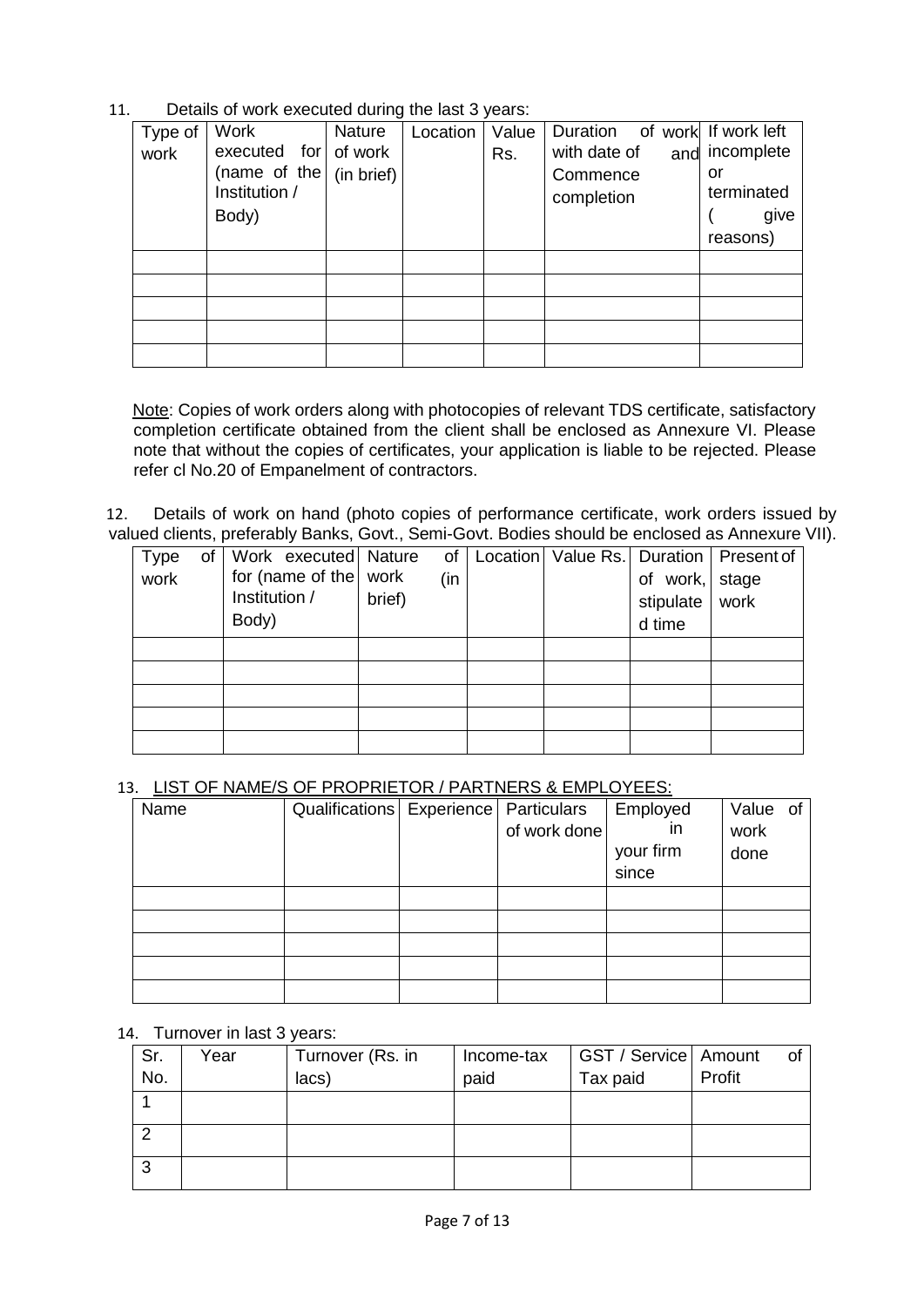(Copies of income-tax returns /assessment orders for each year to be enclosed as Annexure VIII A, B, C, D & E)

## 15. List of equipment/ machinery owned:

| Sr. No.   Name of equipment | Year<br>of<br>manufacture | Nos. available |
|-----------------------------|---------------------------|----------------|
|                             |                           |                |
|                             |                           |                |
|                             |                           |                |

16. GROUP FOR WHICH REGISTRATION IS SOUGHT - OUT OF THE FOLLOWING **CATEGORIES** 

## **(A. Contractors):**

| Sr.          | Name of the activity                                         | Work for |                | which |
|--------------|--------------------------------------------------------------|----------|----------------|-------|
| No.          |                                                              |          | empanelment is |       |
|              |                                                              | sought   |                |       |
| $\mathbf{1}$ | Furniture work / Furnishing work of all types.               |          |                |       |
|              | Category $A - Up$ to Rs.25 lacs                              |          |                |       |
|              | Category B - Up to Rs.20 lacs                                |          |                |       |
|              | Category $C - Up$ to Rs.15 lacs                              |          |                |       |
|              | Category $D - Up$ to Rs.05 lacs                              |          |                |       |
|              |                                                              |          |                |       |
| 2            | <b>Civil work</b>                                            |          |                |       |
|              | (Civil repairs including new work, construction / Structural |          |                |       |
|              | rehabilitation of building, painting/polishing, fabrication, |          |                |       |
|              | Sanitary & plumbing, Waterproofing, Road work etc.)          |          |                |       |
|              | Category A - Up to Rs.25 lacs                                |          |                |       |
|              | Category B - Up to Rs.20 lacs                                |          |                |       |
|              | Category $C - Up$ to Rs.15 lacs                              |          |                |       |
|              | Category $D - Up$ to Rs.05 lacs                              |          |                |       |
|              |                                                              |          |                |       |
| 3            | <b>Electrical work</b> including repairs and maintenance.    |          |                |       |
|              | Category $A - Up$ to Rs.25 lacs                              |          |                |       |
|              | Category $B - Up$ to Rs.20 lacs                              |          |                |       |
|              | Category $C - Up$ to Rs.15 lacs                              |          |                |       |
|              | Category D - Up to Rs.05 lacs                                |          |                |       |
|              |                                                              |          |                |       |
|              |                                                              |          |                |       |
|              |                                                              |          |                |       |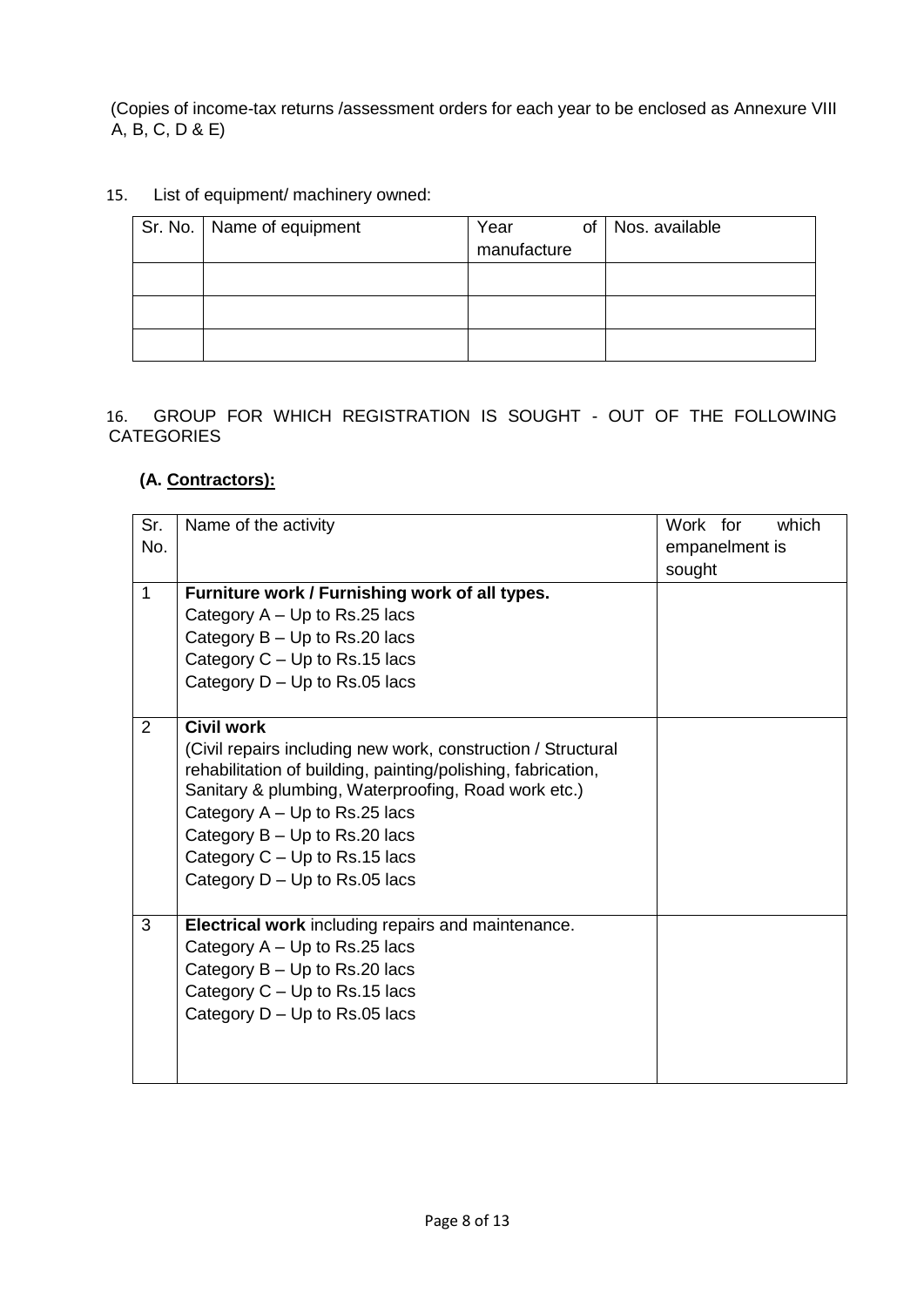# 16. **B (Consultants):**

| Sr. | Name of the activity                                                                                                                                                                                                                                                                                                                                                                                                                                                                            | Work for which |  |     |
|-----|-------------------------------------------------------------------------------------------------------------------------------------------------------------------------------------------------------------------------------------------------------------------------------------------------------------------------------------------------------------------------------------------------------------------------------------------------------------------------------------------------|----------------|--|-----|
| No. |                                                                                                                                                                                                                                                                                                                                                                                                                                                                                                 | empanelment    |  | is. |
|     |                                                                                                                                                                                                                                                                                                                                                                                                                                                                                                 | sought         |  |     |
| 1.  | <b>Architects</b> - (Shall have been registered with Council of Architects<br>only and shall have valid certification of the same ) Scope of work<br>include preparation of plans/detail drawings for Interior works<br>estimate, draft tender, detailed specifications of items , scrutiny of<br>tenders, preparation of comparative charts, recommendations, rate<br>analysis, supervision, certification of work & bills etc. (No interior<br>Designer certificate will be considered valid) |                |  |     |
| 2.  | <b>Structural Auditors:</b><br>Shall have Civil/Structural Engineering with BE/B Tech or ME/M Tech<br>qualifications and valid license as structural Engineer registered with<br>appropriate authority.<br>Should have successfully completed Structural audit of buildings<br>pertaining to Govt. /Semi Govt./ PSU/PSB/ Reputed intuition for last<br>05 years.                                                                                                                                |                |  |     |

# 17. PRE-QUALIFICATION CRITERIA:

| Sr.          | Criteria                                                                                                                                                                                                                                                                                                                                                | Weightage | Self-rating |
|--------------|---------------------------------------------------------------------------------------------------------------------------------------------------------------------------------------------------------------------------------------------------------------------------------------------------------------------------------------------------------|-----------|-------------|
| No.          |                                                                                                                                                                                                                                                                                                                                                         | S         | marks       |
| $\mathbf{1}$ | For works at Sr. Nos. 1 to 3 (A: Contractors)                                                                                                                                                                                                                                                                                                           | 35        |             |
|              | Should have executed one similar work of 80% of<br>the value indicated for the category for which registration is                                                                                                                                                                                                                                       |           |             |
|              | sought during last 3 years OR                                                                                                                                                                                                                                                                                                                           |           |             |
|              | Should have executed two similar works of 50% of<br>the value indicated for the category for which registration is<br>sought during last 3 years OR                                                                                                                                                                                                     |           |             |
|              | Should have executed three similar works of 40%<br>of the value indicated for the category for which registration<br>is sought during last 3 years                                                                                                                                                                                                      |           |             |
|              | For works at Sr. No. 1 (B: Architects)<br>-The consultancy for works amounting shall be as above<br>for each category.<br>Category A – Estimated cost of work up to Rs.100 lacs<br>Category B – Estimated cost of work up to Rs.75 lacs<br>Category C – Estimated cost of work up to Rs.50 lacs<br>Category D – Estimated cost of work up to Rs.25 lacs | 35        |             |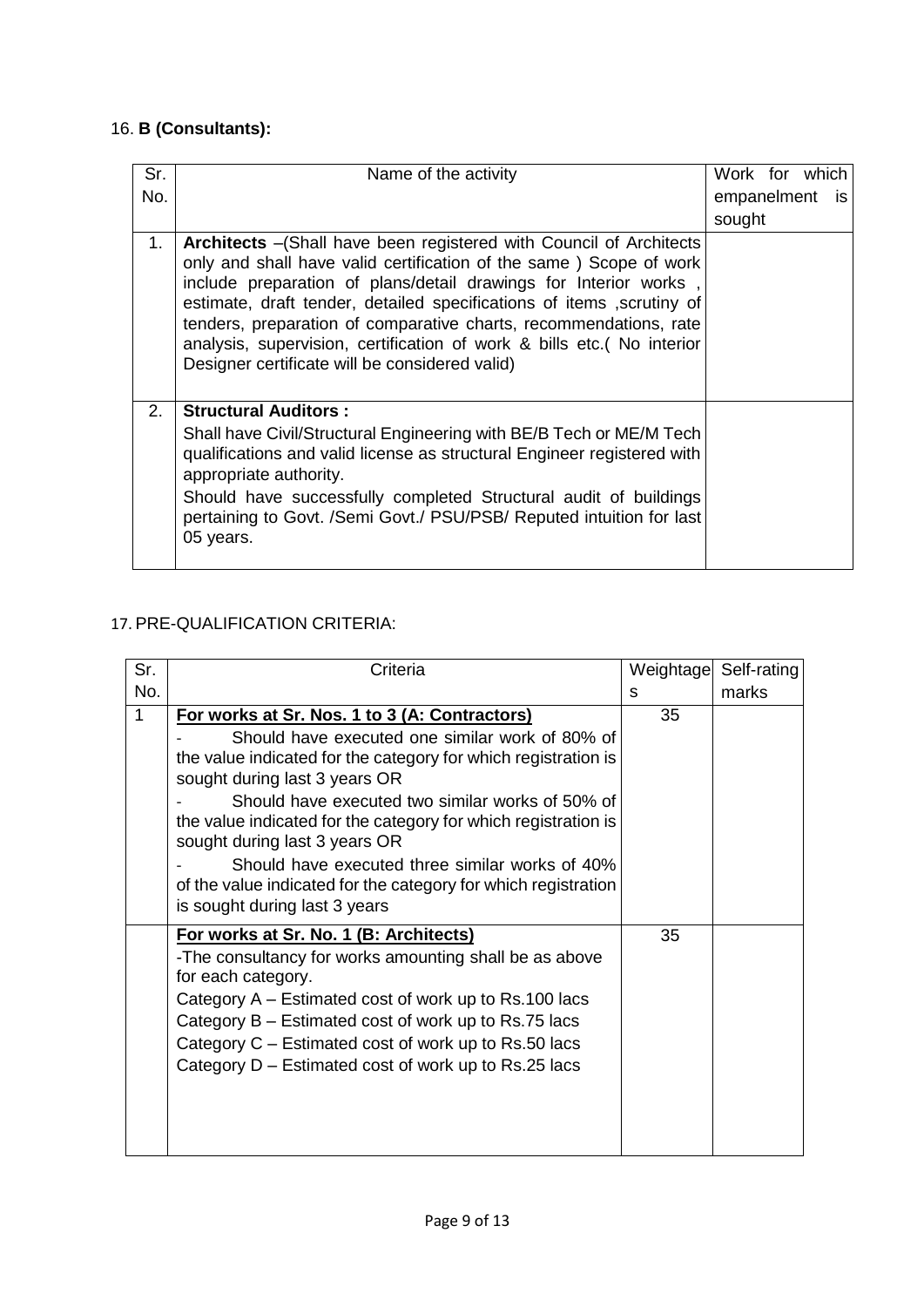| $\overline{2}$ | For works at Sr. Nos. 1 to 3 (A: Contractors)                                                                          | 20        |  |
|----------------|------------------------------------------------------------------------------------------------------------------------|-----------|--|
|                | Average turnover for the last three years shall be                                                                     |           |  |
|                | Category A -Rs.25.00 lacs                                                                                              |           |  |
|                | Category B-Rs. 20.00 lacs                                                                                              |           |  |
|                | Category C -Rs. 15.00 lacs                                                                                             |           |  |
|                | Category D-Rs. 5.00 lacs                                                                                               |           |  |
|                |                                                                                                                        |           |  |
|                | For works at Sr. No. 1 (B: Architects)                                                                                 | 20        |  |
|                | -The consultant shall have successfully completed the                                                                  |           |  |
|                | project or projects cumulative to the cost of category in                                                              |           |  |
|                | which applied.                                                                                                         |           |  |
|                | Category A-Rs.100.00 lacs                                                                                              |           |  |
|                | Category B-Rs. 75.00 lacs                                                                                              |           |  |
|                | Category C-Rs. 50.00 lacs                                                                                              |           |  |
|                | Category D-Rs. 25.00 lacs                                                                                              |           |  |
|                |                                                                                                                        |           |  |
| 3              | For Sr. No. 1 (B: Structural Auditor)                                                                                  | 20        |  |
|                | Should have at least 05 years of experience in the field of                                                            |           |  |
|                | consultancy and conducted of Structural Audit, NDT of                                                                  |           |  |
|                | various buildings                                                                                                      |           |  |
|                |                                                                                                                        |           |  |
| $\overline{4}$ | Should have made profit during last three years (A:                                                                    | 10        |  |
|                | <b>Contractors &amp; B: Consultants</b>                                                                                |           |  |
| 5.             |                                                                                                                        | 5         |  |
|                | <b>For A: Contractors</b>                                                                                              |           |  |
|                | Should have submitted solvency certificate of 30% of the<br>upper ceiling mentioned (Solvency certificate shall not be |           |  |
|                | older than six months)                                                                                                 |           |  |
|                | For Work at Sr. No. 1 to 3                                                                                             |           |  |
|                | Category A -Rs.25.00 lacs                                                                                              |           |  |
|                | Category B-Rs. 20.00 lacs                                                                                              |           |  |
|                | Category C-Rs. 15.00 lacs                                                                                              |           |  |
|                | Category D-Rs. 5.00 lacs                                                                                               |           |  |
| 6              | (A: Contractors & B: Consultants)                                                                                      | 10        |  |
|                | The firm must have full set-up of office in Ahmednagae or                                                              |           |  |
|                | Branch office in Ahmednagar. If they don't have then marks                                                             |           |  |
|                | allotted will be Zero.                                                                                                 |           |  |
| $\overline{7}$ | The firm must have qualified personnel                                                                                 | 10        |  |
|                | Sr. no. 1 to 3(A: Contractors) Minimum qualified                                                                       |           |  |
|                |                                                                                                                        |           |  |
|                |                                                                                                                        |           |  |
|                | personnel: 04                                                                                                          |           |  |
|                | Sr. no. 1 to 2 B: Consultants Minimum qualified personnel:                                                             |           |  |
|                | 02                                                                                                                     |           |  |
| 8.             | Empanelment in Govt/Semi Govt/PSU/PSB organizations:<br>TOTAL                                                          | 10<br>100 |  |

NOTE: Applicant shall mention self-rating for those category which are applicable. Criteria mentioned above is just minimum requirement. The Bank at its discretion may upgrade the criteria. No complaint on this account will be entertained. Contractors/Architects scoring 75 marks & above will only be considered for pre-qualification & they themselves will have to fill in marks for self-rating as stated in the above table.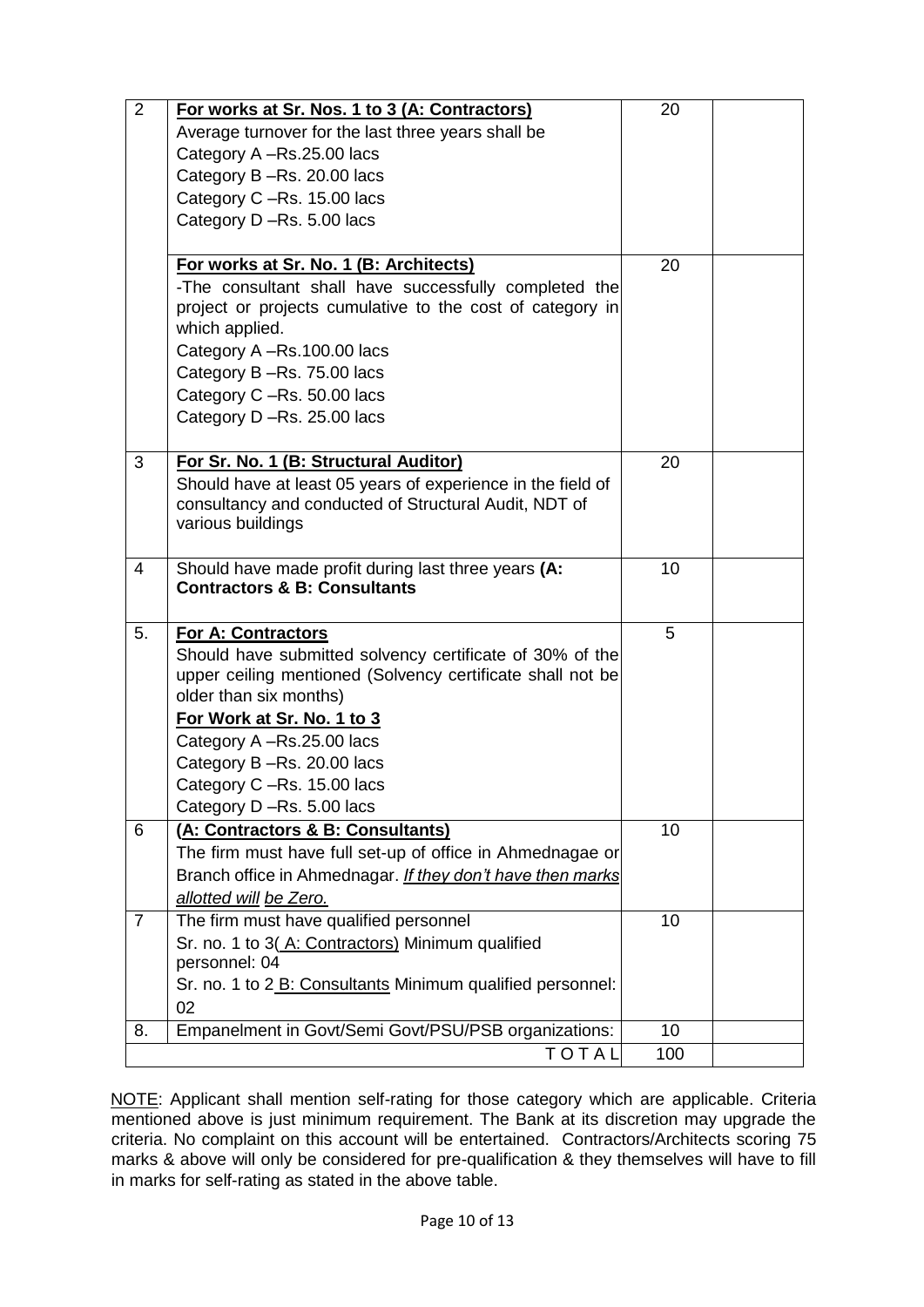## 20. LIST OF ENCLOSURES:

| ANNEXURE           | <b>PARTICULARS</b>                                         | TICK IF         |
|--------------------|------------------------------------------------------------|-----------------|
| NO.                |                                                            | <b>ENCLOSED</b> |
|                    | Certificate of registration of Company / partnership       |                 |
|                    | deed.                                                      |                 |
| IIA, IIB, IIC,     | Certificates of registration with Income Tax, Service Tax, |                 |
| IID, IIE           | EPF, ESI and VAT / TIN authorities.                        |                 |
| III                | Solvency Certificate.                                      |                 |
| IVA, IVB, IVC      | Audited Balance Sheet & Profit & Loss A/c. Statement       |                 |
|                    | for last three years.                                      |                 |
| V                  | Certificates of Registration with Govt. / Public Sector /  |                 |
|                    | Banks.                                                     |                 |
| VI                 | Copies of work orders along with photocopies of            |                 |
|                    | relevant TDS certificate, satisfactory completion          |                 |
|                    | certificate mentioning value of work.                      |                 |
| VII                | Copies of performance certificate, work orders issued by   |                 |
|                    | valued clients, preferably Banks, Govt., Semi-Govt.        |                 |
|                    | Bodies.                                                    |                 |
| VIIIA,<br>VIIIB, I | Copies of income-tax returns / assessment orders for       |                 |
| VIIIC, VIIID,      | previous 05 years.                                         |                 |
| <b>VIIIE</b>       |                                                            |                 |

Note: In absence of any of the above enclosures, your application is likely to be rejected.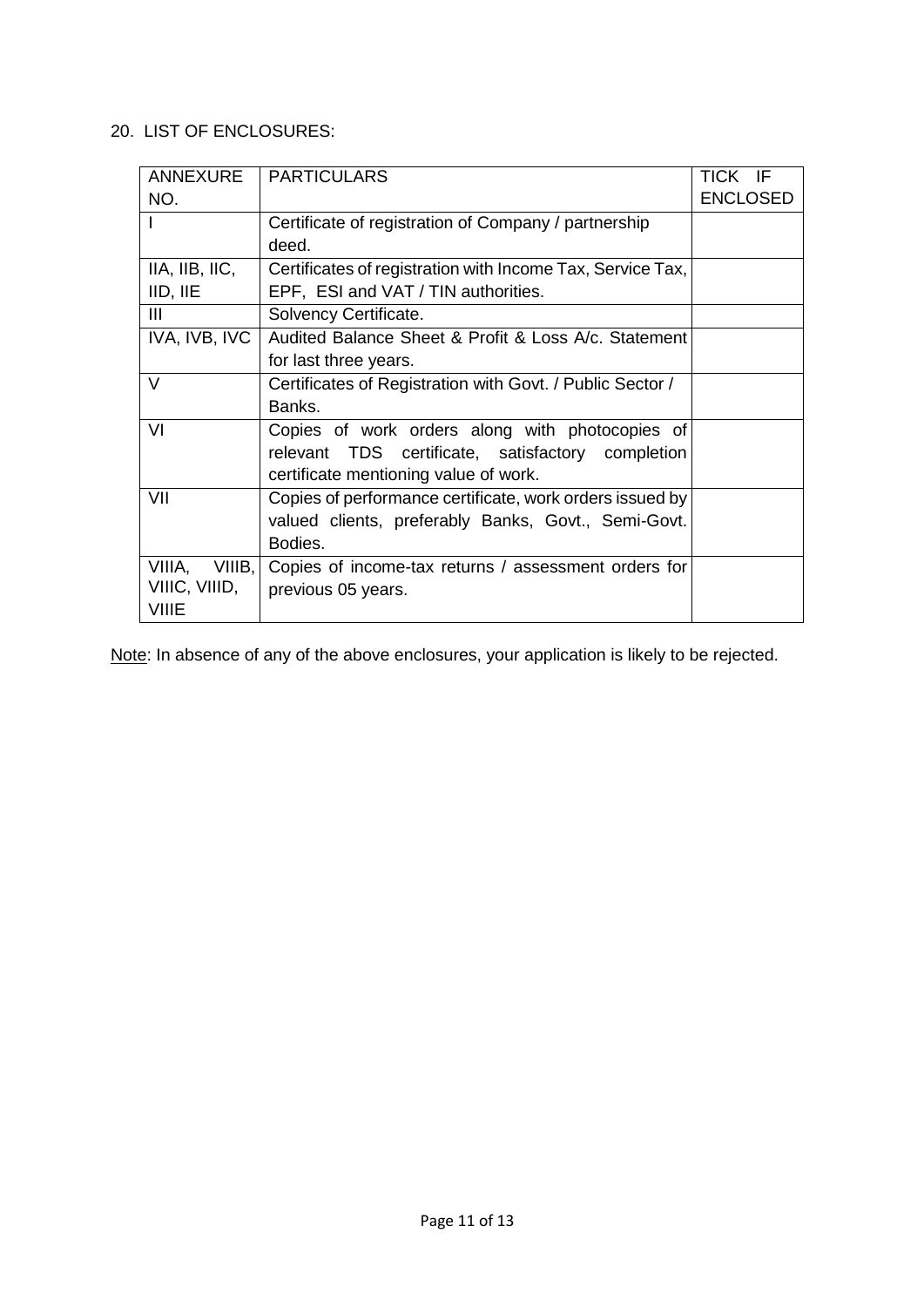## D E C L A R A T I O N

- 1. I / We have read the instructions appended to the Performa and I / We understand that if any false information is detected at a later date, future contract if any made between ourselves and Bank of Maharashtra, on the basis of the information given by me / us can be treated as invalid by the Bank and I / We will be solely responsible for the consequences.
- 2. I / We agree that the decision of Bank of Maharashtra in selection of contractor/consultants will be final and binding to me / us.
- 3. All the information furnished by me hereunder is correct to the best of my knowledge and belief.
- 4. I / We agree that I / we have no objection if enquiries are made about the work listed by me / us in the accompanying sheets.
- 5. I / We agree that I / We have not applied in the name of sister concern for the subject empanelment process.

Place : SIGNATURE Date : NAME & DESIGNATION SEAL OF ORGANISATION.

\*\*\*\*\*\*\*\*\*\*